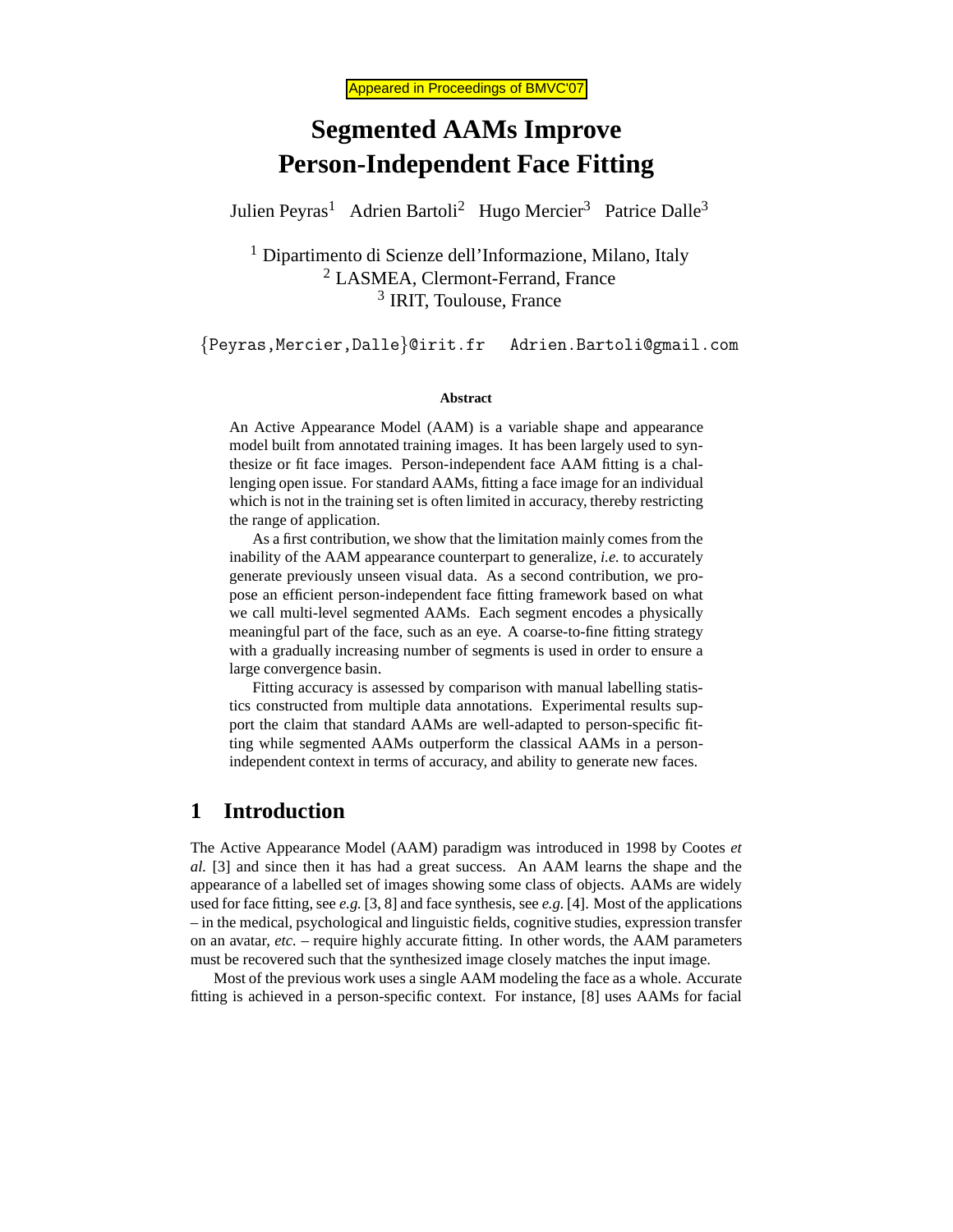deformation analysis. The standard AAM usually fails to achieve high accuracy for an image of a previously unseen face, *i.e.* for an individual not in the training set. Personindependent face fitting is however a very important problem since a training image set might not be available for an individual whose face needs to be accurately tracked in a video.

The closest work to ours is probably by Gross *et al.* [7]. They tackle the problem of constructing and fitting person-independent AAMs. They show that this is a difficult problem, even for frontal pose and neutral expression, and that the difficulties come from the inability of standard AAMs to generate new faces. A solution based on training, iteratively refitting the data with the AAM and re-training, is shown to improve the performances compared to traditional single step AAM training. Cristinacce *et al.* [5] recently proposed a paradigm called Constrained Local Model (CLM). It is shown to be effective at fitting a local face model based on measuring the image response around vertices and with a shape prior learnt from training images.

This paper tackles the important issue of person-independent face fitting with AAMs. We bring several statements and technical contributions:

- First, §3, we propose a means to assess fitting accuracy: the SSE (Statistical Shape Error). It is based on using several manual labellings of the input images by different users, from which gaussian statistics are computed for each label. The quality of an AAM fit is assessed by using the Mahalanobis distance with manual labelling statistics. This is an essential tool for the subsequent experimental analysis.
- Second,  $\S 4$ , we experimentally investigate the behavior of standard AAMs on unseen faces, and show that the lack of accuracy is mainly due to the inability of the appearance component to generate unseen faces. We state that standard AAMs are accurate in a person-specific context but not in a person-independent one.
- Third, §5, we show that segmented AAMs outperform standard ones in the personindependent context and achieve very accurate fitting, of the same order as the accuracy reached with manual labelling statistics. Segmented AAMs consist of several portions, each of which modeling a region of the face such as the mouth. Directly fitting each segment would reduce the convergence basin compared to fitting a standard AAM. As a remedy, we propose a coarse-to-fine fitting strategy which gradually splits a standard AAM into pre-defined segments. This *multi-level segmented AAM* we propose thus is able to generate new faces and can be effectively fit to images. Experimental results show that this outperforms the refitting solution of [7].

We give some background on AAMs below and our conclusions in  $\S6$ .

# **2 Background on AAMs: Training and Fitting**

An AAM combines two linear subspaces, one for the shape and one for the appearance, which are learnt from a previously labelled set of training images [3].

Principal Component Analysis (PCA) is applied on shape training data to retrieve a set of shape eigencomponents  $s_i$  expressing the shape model variation, and their associated eigenvalues proportional to the variance of the training data the  $s_i$  enclose. Four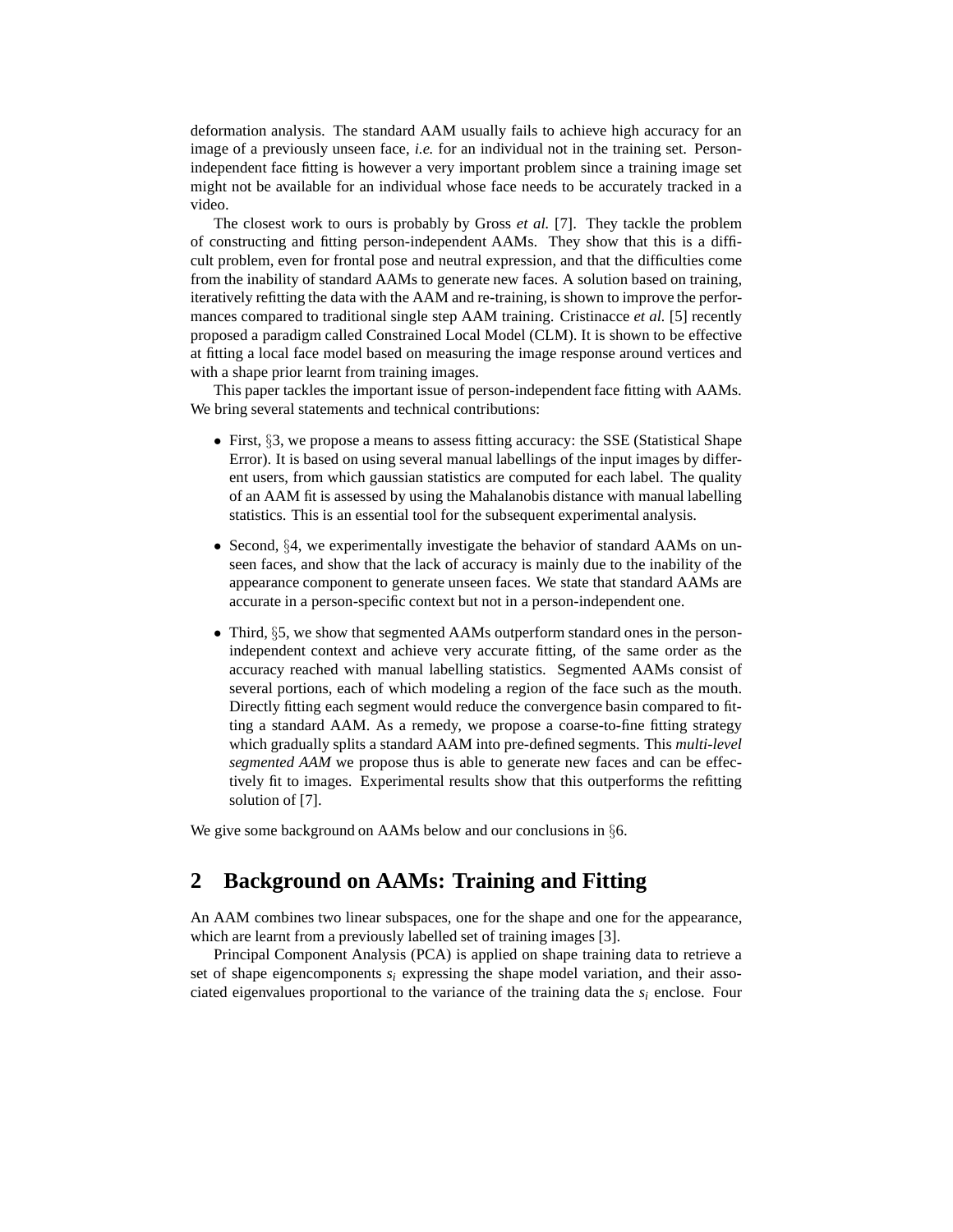extra components  $s_i^*$  are added to allow the 2D similarity transform, see [10]. Let  $B_s =$  $[s_1, \dots, s_i, \dots, s_1^*, \dots, s_4^*]$  be the shape subspace basis. An instance of shape is defined as a linear expression:  $s = B_s p_s$  with  $p_s$  the shape deformation parameters.

PCA is applied on the shape-corrected appearance data to retrieve a set of appearance eigencomponents *A<sup>i</sup>* , allowing variations on the model appearance, and their associated eigenvalues proportional to the variance of the training data the  $A_i$  enclose. Two extra components  $A_0$  for gain and  $A_I$  for bias are added, see [1]. Let  $B_a = [A_1, \dots, A_i, \dots, A_0, A_I]$ be the appearance subspace basis. An instance of appearance is defined as a linear expression:  $A = B_a p_a$  with  $p_a$  the appearance variation parameters.

Fitting an AAM consists to find the shape and appearance parameters that make it match the input image as best as possible. This is done by an iterative, nonlinear optimization process. We use the inverse compositional optimization scheme presented by Baker and Matthews in [10]. The Jacobian and Hessian matrices are derived analytically. Two versions of this algorithm were proposed and compared in [7]. Our implementation relies on the most accurate one called the *simultaneous inverse compositional algorithm*, originally described in [1].

We adapt this algorithm to our multi-level segmented AAM.

# **3 Assessing Fitting Accuracy**

Fitting accuracy on unseen face images is generally assessed based on a single manual annotation of each image, considered as the absolute shape reference. The assumption behind this accuracy evaluation method is that the manual label is correct at the pixel level.

This assumption is often violated in practice: a vertex on a face image gets significantly different manual annotations, even from the same user. It is also incorrect to consider that one manual annotation is better than the others. It might also happen that a well performing automatic process is more accurate than manual labellers.

To address this improper accuracy assessment problem, Mercier *et al.* [11] suggest to annotate a face several times and build statistics for each vertex. It is then possible to set up a fitting error measure that takes the imprecision of manual annotation into account. The fitting accuracy score is given strong weight for those vertices that manual labellers have localised accurately, and light weight for badly localised vertices.

We use the multiple label data available from [11] to define the ground truth shape and the fitting error function. A set of  $n<sub>I</sub> = 40$  images were labelled  $n<sub>L</sub> = 10$  times each (labels describe the  $n_V = 68$  vertices of the model mesh used in [10]). These frontal pose, neutral expression, homogeneous illumination, face images are extracted from the AR database [9]. Each image shows a different individual. A probability distribution is computed for each image *i* and vertex *v*, as the mean  $\mu_{i,v}$  over its  $n_L$  labels  $x_{i,v,l}$  and a (2 × 2) covariance matrix  $Σ<sub>i,ν</sub>$  as:

$$
\mu_{i,v} = \frac{1}{n_L} \sum_{l=1}^{n_L} x_{i,v,l}
$$
 and  $\Sigma_{i,v} = \frac{1}{n_L - 1} \sum_{l=1}^{n_L} (x_{i,v,l} - \mu_{i,v})^T (x_{i,v,l} - \mu_{i,v}).$ 

These define what we dub 'manual labelling statistics'. Figure 1 shows face images overlaid with their manual labelling statistics, with each vertex represented by an ellipse showing its mean position and uncertainty. This methodology is in contrast to [11] in which a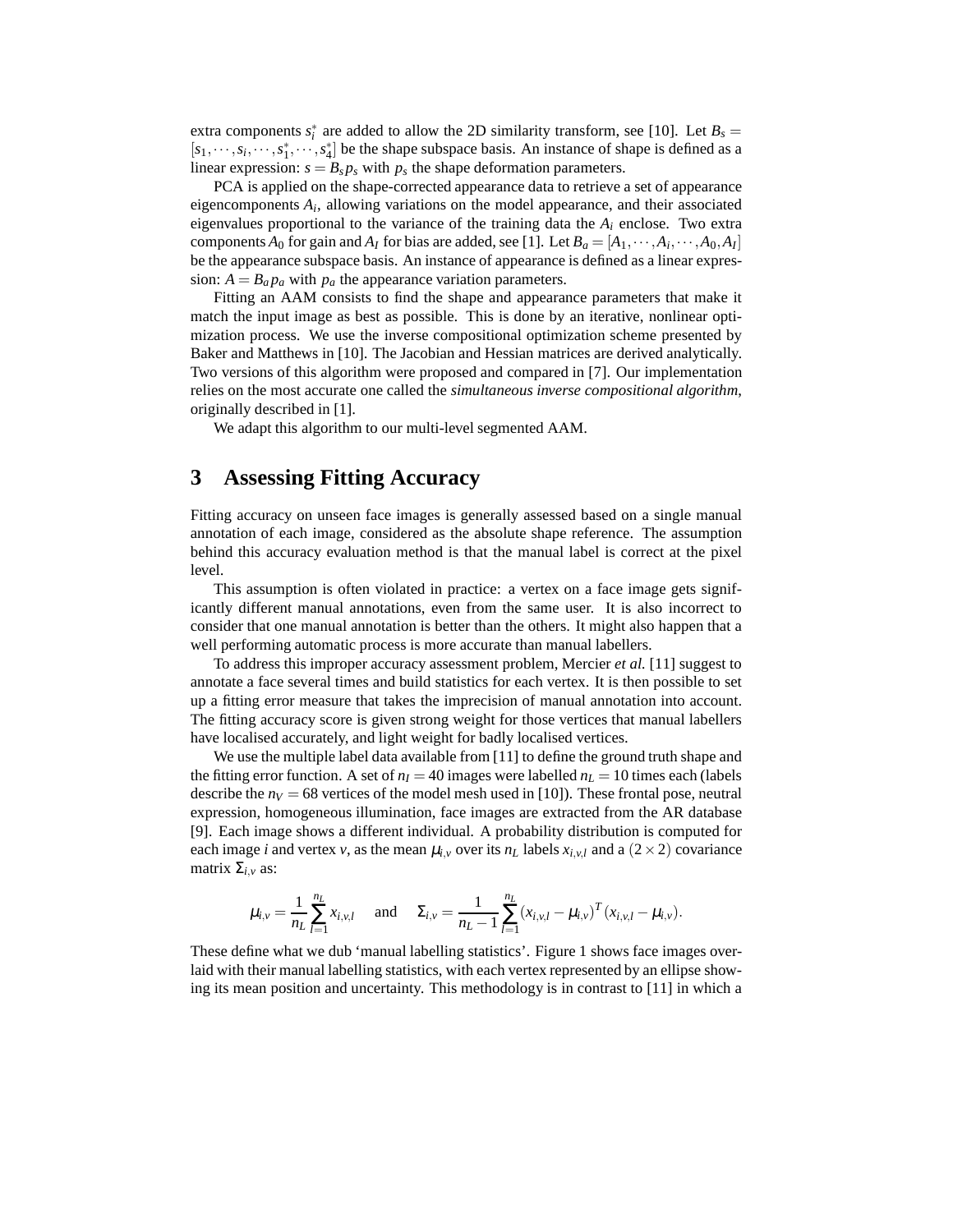single covariance matrix is computed for each vertex over all the  $n_I$  images. We believe that keeping a single covariance matrix for each vertex in each image makes sense since the visibility conditions may substantially differ from one image to the others for the same vertex. We want to preserve this information in the statitics.



Figure 1: Faces number 1, 3 and 6 from the 40 faces that were annotated 10 times. Covariance ellipses represent the distribution of the 10 labels around mean vertices.

We propose the *Statistical Shape Error* (SSE) for a shape *s* on an image *i* that we define by the average of the Mahalanobis distances:

$$
SSE_i(s) = \frac{1}{n_V} \sum_{\nu=1}^{n_V} \sqrt{(s_{\nu} - \mu_{i,\nu})^T \Sigma_{i,\nu}^{-1} (s_{\nu} - \mu_{i,\nu})},
$$
(1)

where  $s<sub>v</sub>$  is the *v*-th vertex of shape *s*. The lower the SSE, the better the fitting accuracy. This error is strongly related to the negative log-likelihood of the parameters with respect to gaussian noise contamined labels. It scores automatic fits and can also be used to score manual fitting accuracy. In particular, we compute the SSE obtained by the 10 labellings on each image. From the 10 error scores on each image we retain the maximum and minimum scores, and compute the average score. This allows us to compare automatic fitting accuracy to manual fitting accuracy in §5.3, which gives a concrete idea of the accuracy that is reached.

# **4 Issues in Fitting AAMs to Unseen Faces**

In the literature, AAMs are usually built by retaining 95 to 98% of the total shape and appearance variance contained in the training data without justifying this choice. Few works study the influence of the quantity of variance on the fitting performances. Gross *et al.* [7] recently investigated the effect of shape and appearance variance on the convergence of a fitting algorithm for unseen faces. They estimate the quantities of shape and appearance variance that maximize the number of successful trials. However, they do not explain why the convergence is limited for certain faces.

The experiment we report allows to highlight the fitting accuracy behavior for a range of shape and appearance variances. We identify the combination that maximizes the overall fitting accuracy on all trials and explain why this accuracy is limited and the fitting behaviour for various shape and appearance variance combinations. The experimental setup has similarities with the one in [7].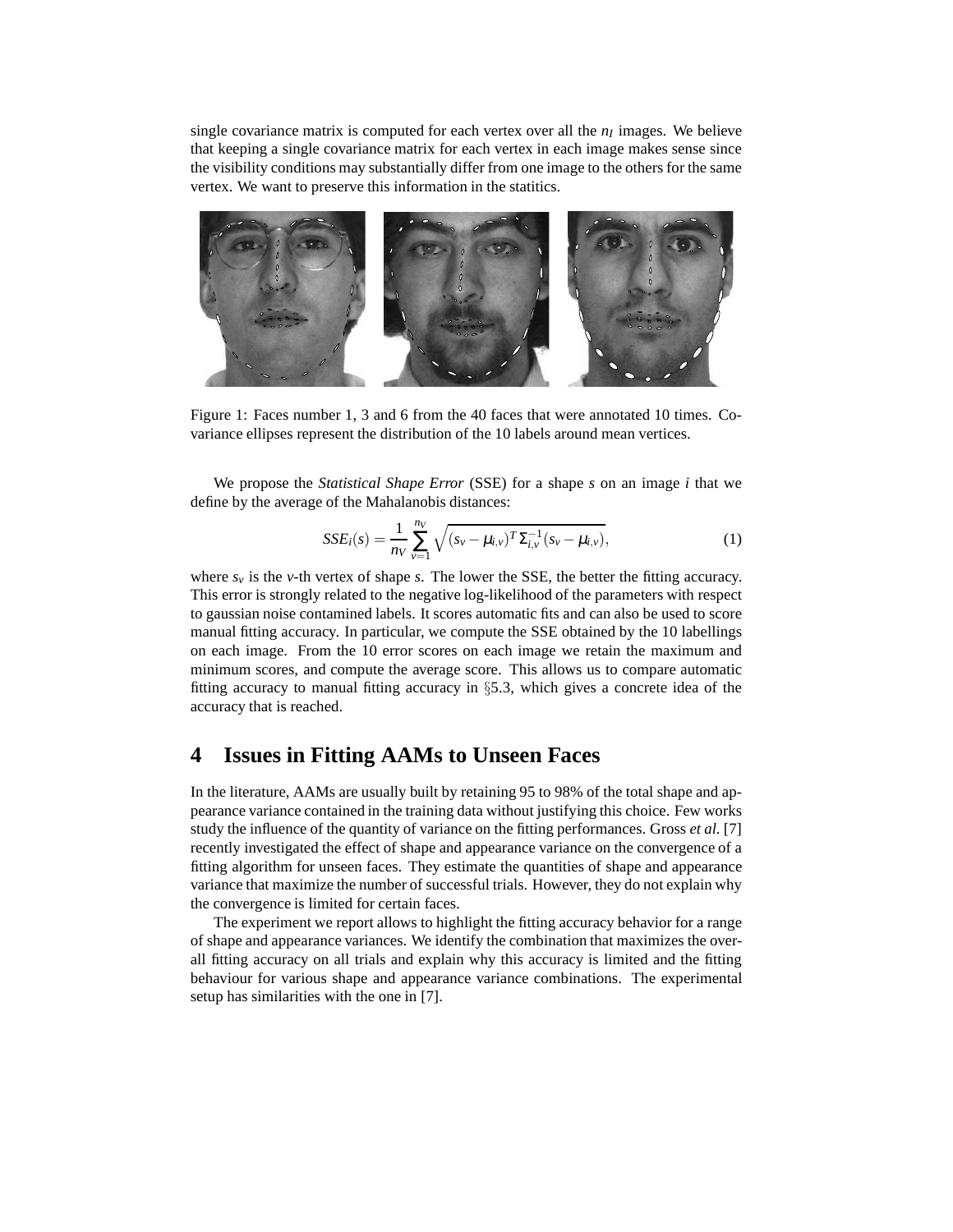#### **4.1 Fitting Seen Faces,** *i.e.* **Images in the Training Set**

We use all the 40 images to train the AAM with different amounts of shape and appearance variance. We fit it to the 40 face images on turn. Each fitting trial lasts a number of iterations that allows to reach a clear final state, should it be convergence or divergence.

As in [7], we initialize the fitting process as close as possible to the optimal parameterization: we project the test face shape into the shape subspace to retrieve the initial shape parameters, and its appearance into the appearance subspace to retrieve the appearance parameters. In this way, we ensure that if the model diverges, it is not due to potential local minima but to the model inability to fit the test image. Figure 2 (a) shows the average SSE on all the 40 face images. The bottom curve shows the model SSE in its initial position, which is also the lowest error it can reach.



Figure 2: *Seen* and *unseen* contexts analysis. The bottom curves represent the initial SSE of equation (1) averaged over all the 40 images. The top curves show the average SSE after the algorithm has ran. Various amounts of shape and appearance variances are tested. The black dot in (b) represents the point of best average fitting accuracy on unseen faces that stands for 60% of the shape variance and 100% of the appearance variance.

We observe that for full appearance (100% of the variance retained), the fit remains in the best, initial position for any amount of shape variance retained. The characteristics of the full appearance AAM is that, up to appearance sampling artefacts, the test image can be completely reconstructed in appearance.

The second observation holds for any given fixed amount of shape variance: when less than 100% of the appearance variance is retained, the fitting accuracy decreases. The less the appearance variance, the worse the accuracy. For less than 100% of the training data, the AAM appearance space cannot totally reproduce the face appearance of the input image although this face is in the training set. This reluctant intensity discrepancy between the test image and the model causes the drop in the fitting accuracy. This test highlights the following property: the ability of the AAM appearance component to fully generate the face appearance of the test image is a necessary condition to obtain the best possible fitting accuracy. A natural question to answer is whether this also holds when the test image is not in the training set.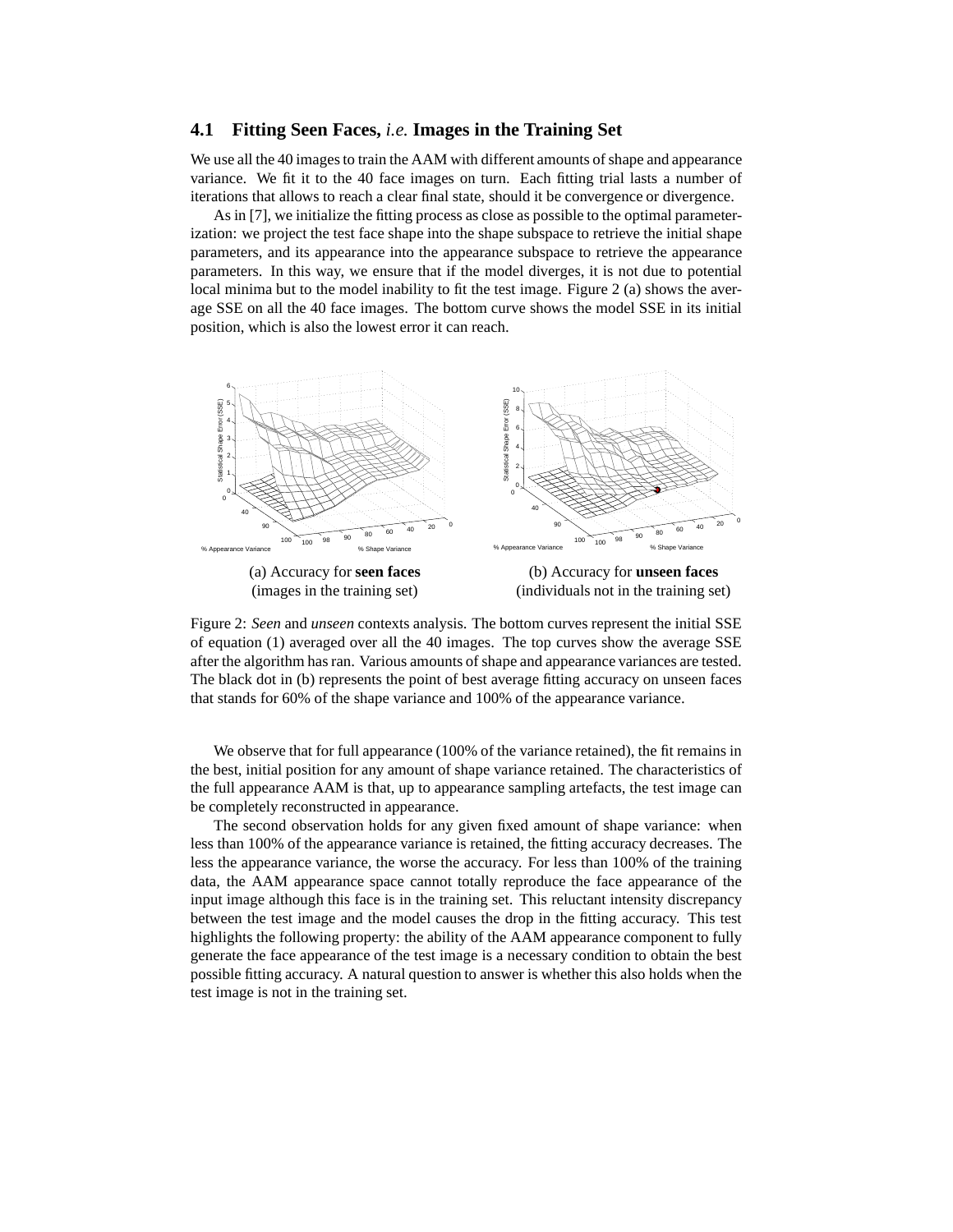#### **4.2 Fitting Unseen Faces,** *i.e.* **Individuals Not in the Training Set**

This test is different from the one in  $\S 4.1$  in that it is done in a leave-one-out manner: we train the AAM on 39 images and use the 40-th image as a test image of an unseen face. The test is performed for all the 40 face pictures, and for variable amounts of shape and appearance variance.

Figure 2 (b) shows the average SSE over the 40 face images. It is pretty similar to figure 2 (a) but a main difference is however observed. There is no combination of shape and appearance variances that makes the AAM remains into the initial, best position. Indeed, there is no junction between the SSE curves for the initial and fit curves. In contrast with the test on seen faces, even for full appearance AAMs, the fitting process shifts the AAM away from the initial solution. The AAM never remains on the best possible accuracy position, which results in limited accuracy capabilities.

#### **4.3 Discussion**

As an observation on the test for seen faces in  $\S 4.1$ , we saw that when the model can fully express the image in terms of appearance (the error in intensity between the model and the image are due to the model misplacement and/or non-optimal appearance parameterization). The fitting optimization process uses the error in intensity to iteratively update the model to a position where this error is minimized, and ideally equals zero. It is assumed that the model parameterization that minimizes the error in intensity correctly aligns the model to the face image. In practice, this is what happens when the model explicitly learnt the image it fits (and when the global minimum is reached). This explains the high fitting accuracy obtained in this context.

When the model appearance cannot fully express the face on the test image, the error in intensity due to this lack of expressivity is considered as being due to the model misplacement. The optimization process tunes the model parameters to minimize the residual error though it does not come from a misplacement. In this case, the minimum error usually does not correspond to the best placement of the model vertices. Indeed, the process bends the model in order to spread out the remaining error in intensity as much as it can to minimize the global error. This makes the model drift away from the sought after shape used as its initial position, *i.e.* fitting accuracy is spoiled. The more deformable the model the more the fitting process can bend it to further minimize error in intensity. For very high deformability the model can even diverge. In the same way for a given deformability (fixed amount of shape variance), the less the appearance variance, the less the model can express the test image data and the worse the fitting accuracy. In the case of fitting on seen faces, this happens when appearance variance is not fully retained (less than 100% of the variance is retained). In the case of fitting on unseen faces, a new face always presents visual aspects that are unknown from the model appearance component and the model always drifts away from the best possible position even when appearance is fully retained. As seen on the curves of figure 2 (b), the best overall accuracy for fitting on unseen faces is obtained for full appearance and 60% shape variance, making the model rigid enough not to bend too much, then minimizing the loss in fitting accuracy.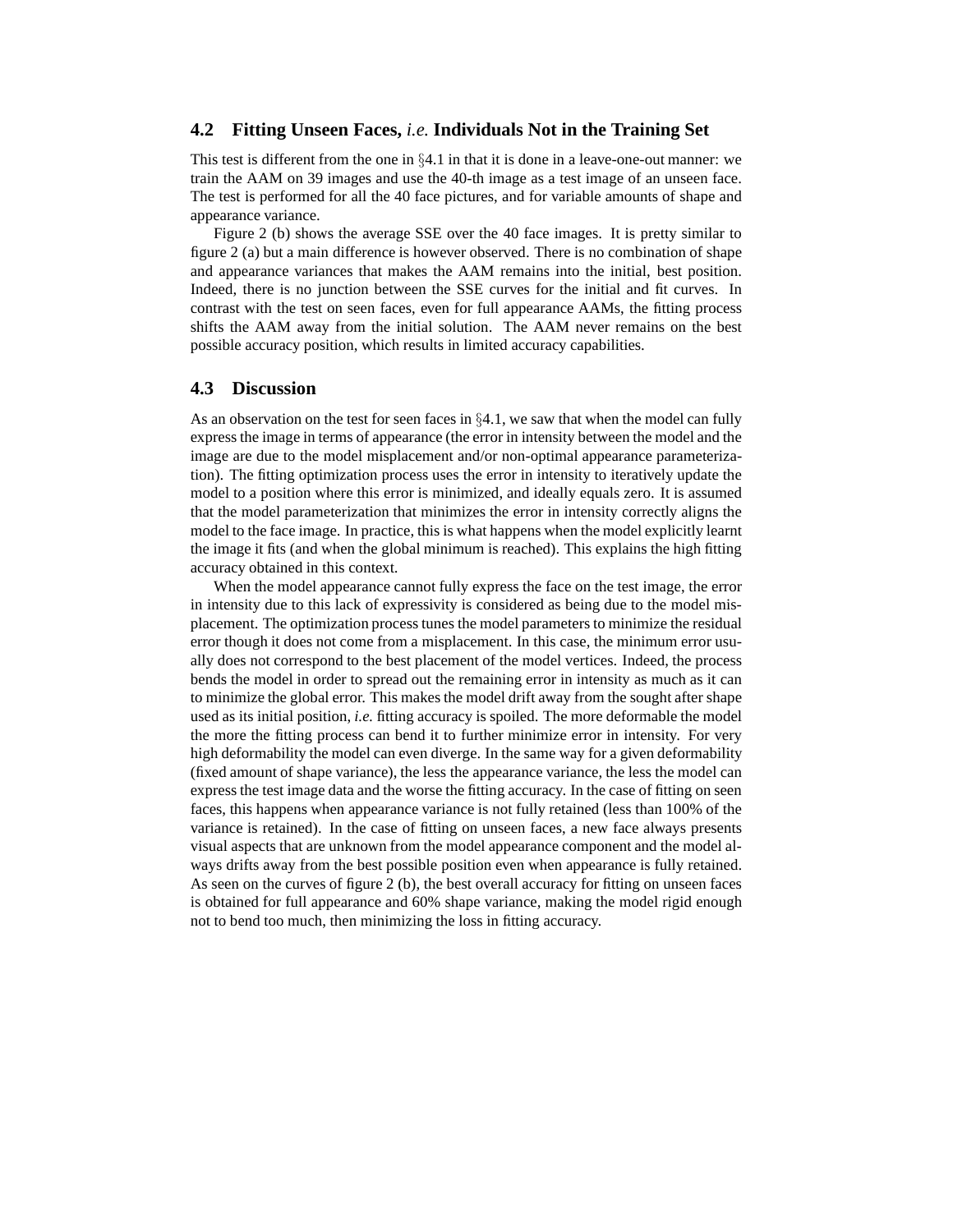# **5 Segmented AAMs and Unseen Individuals**

#### **5.1 Motivations for Using Segmented AAMs**

The AAM appearance space is unable to completely generate the appearance information. In other words, an unseen face added to the training set would bring new visual information. We saw that the limited ability to generalize the appearance component limits the fitting performance in terms of accuracy. One obvious solution to better generalize to any new face appearance would be to train the AAM on thousands of training images. This is difficult in practice for two reasons: first, this number of training data is hard to gather up, and second, this implies to retain a very high number of appearance components to explain as much of the variance as possible, which makes the optimization process computationally heavy and increases the possibility of getting stuck into local minima.

The solution we propose is to reduce the appearance space dimensionality. This makes more expressive the data coming from our reasonable size training set. To achieve a better fitting accuracy we rely on local models defined over a smaller face area. This approach is somehow similar to the concept of *segmented morphable models* briefly presented by Blanz and Vetter in [2].

#### **5.2 Multi-Level Segmented AAMs and Coarse-to-Fine Fitting**

The ability of local models to generalize their shape and appearance is better than for larger models. This makes them potentially more accurate for the same amount of training data. However, their reduced dimension penalizes their robustness to bad initialization: local models must be well initialized. To ensure this, we use a three stage coarse-to-fine strategy, illustrated on figure 3, where a global AAM is used to initialize intermediary AAMs, themselves used to initialize local AAMs.

Intermediary and local models represent a subgroup of the global model vertices. Models concerned with eyebrows also describe some extra vertices on lower eyebrows. A layer of *supporting points* is added to local and intermediary models in order to define visual gradients at 360◦ around all vertices.

The model is automatically initialized. We use a face and eye center detector available online<sup>1</sup> [6]. The rigid global model is transformed with a 2D similarity and is placed on the image such that its eye centers match the corresponding estimate given by the detector. From this initial position the fitting is launched until it converges.

Global model position is used to initialize each intermediary model: we keep the vertices the global model has in common with an intermediary model, and we find the intermediary model instance that best matches those vertices, as follows.

Let  $B<sub>succ</sub>$  be the shape generating matrix of one intermediary model: the columns of  $B_{succ}$  are the  $n_C$  long deformation vectors  $s_i$  plus the four similarity transform vectors. Vector *scurr* represents the vertex coordinates of the global model that are in common with the intermediary model. To this vector we add extra null coordinates for intermediary model vertices that are not in common with global model. *scurr* thus becomes *n<sup>C</sup>* long. We sort the coordinates in  $s<sub>curr</sub>$  in a way such that they correspond to vertex coordinates defined in the vectors *s<sup>i</sup>* . The instance of intermediary model that best matches its common vertices to those of the global model is found by solving the following optimization

<sup>&</sup>lt;sup>1</sup>http://kolmogorov.sourceforge.net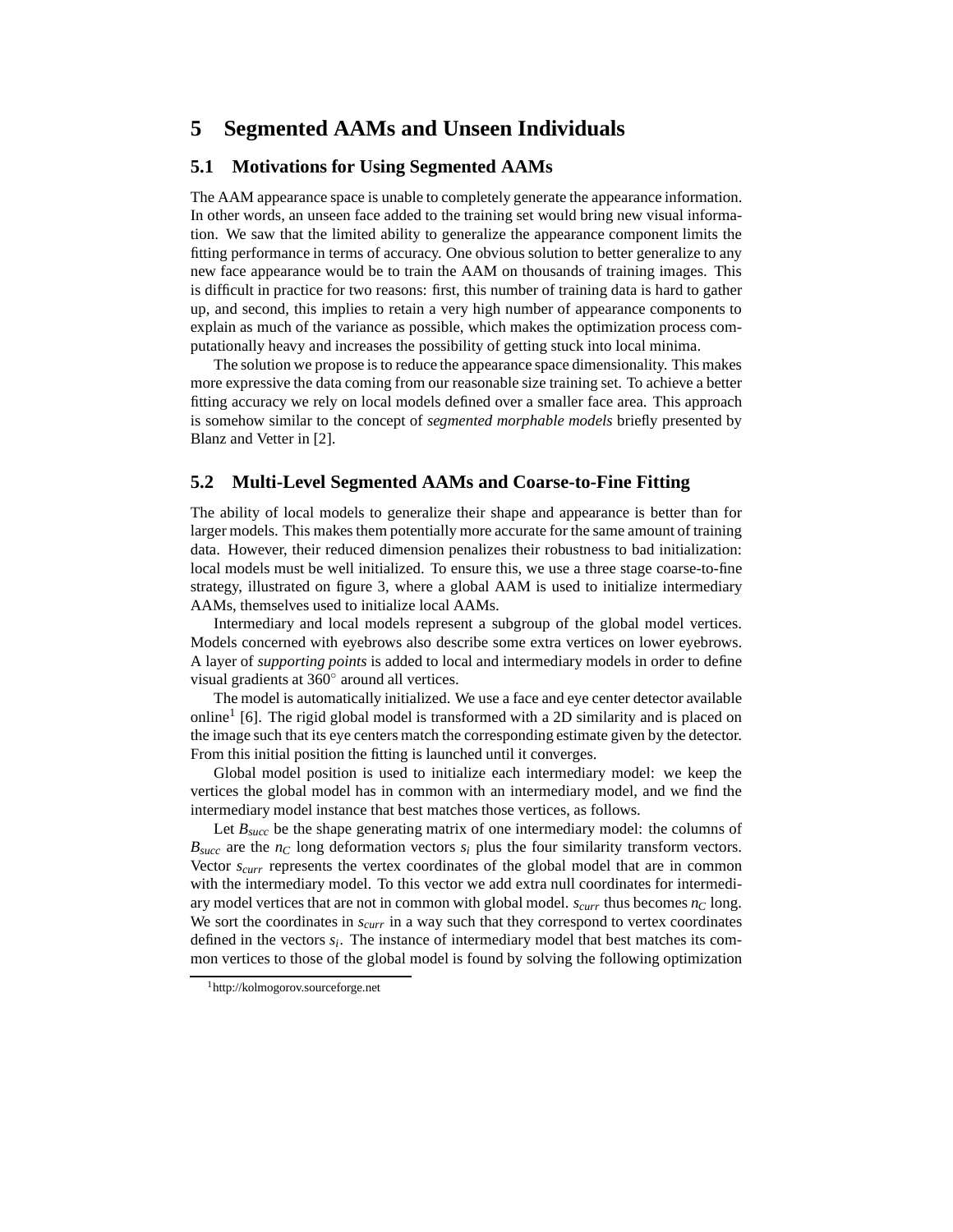

Figure 3: Illustration of the models used to fit the face. A global model is initialized with help of an eye center detector and is fitted on the image giving a first fitting result (left column). From this initialization a set of intermediary models are launched to further refine the fitting (center column). Eventually, the local models dedicated to each facial feature are launched to fit these features more accurately (right column).

problem:

$$
\underset{p}{\arg\min} \sum_{c=1}^{n_C} Q(c) \left( s_{curr}(c) - B_{succ}^c p \right)^2, \tag{2}
$$

where  $B_{succ}^c$  is the  $c^{th}$  row of matrix  $B_{succ}$ . *Q* is an  $n_C$  long vector of weights set to one for the coordinates of vertices that are common between the models, and to zero for the others. A closed form solution can be computed to find the optimal  $p^{\dagger}$  (details are omitted due to lack of space):

$$
p^{\dagger} = (K^T K)^{-1} K^T B_{succ}^T diag(Q) s_{curr}, \qquad (3)
$$

where  $K = B_{succ}^T diag(Q)B_{succ}$  and  $diag(Q)$  is a diagonal matrix, null everywhere excepted on diagonal where the  $Q$  vector coefficients are represented. The result  $p^{\dagger}$  of this minimization can be used to instantiate the shape of the intermediary model:  $s_{succ} = B_{succ}p^{\dagger}$ . The process is applied to initialize all intermediary models that are then fitted to the image. Following the same strategy, we use (converged) intermediary model vertices to initialize local models that are in turn fitted to the image. Once each model is initialised in position, its appearance component is initialised by projection of the area underlying on the image onto the appearance subspace, in order to retrieve the initial appearance parameters.

#### **5.3 Experimental Results**

Fitting with intermediary and local models leads to improved fitting accuracy. On figure 4 (a), boxes of whiskers compare the SSE on 40 trials obtained respectively with global, global refitted, intermediary, local models and mean manual error as well as maximum manual error (see  $\S$ 3). The global refitted model is obtained by training the global model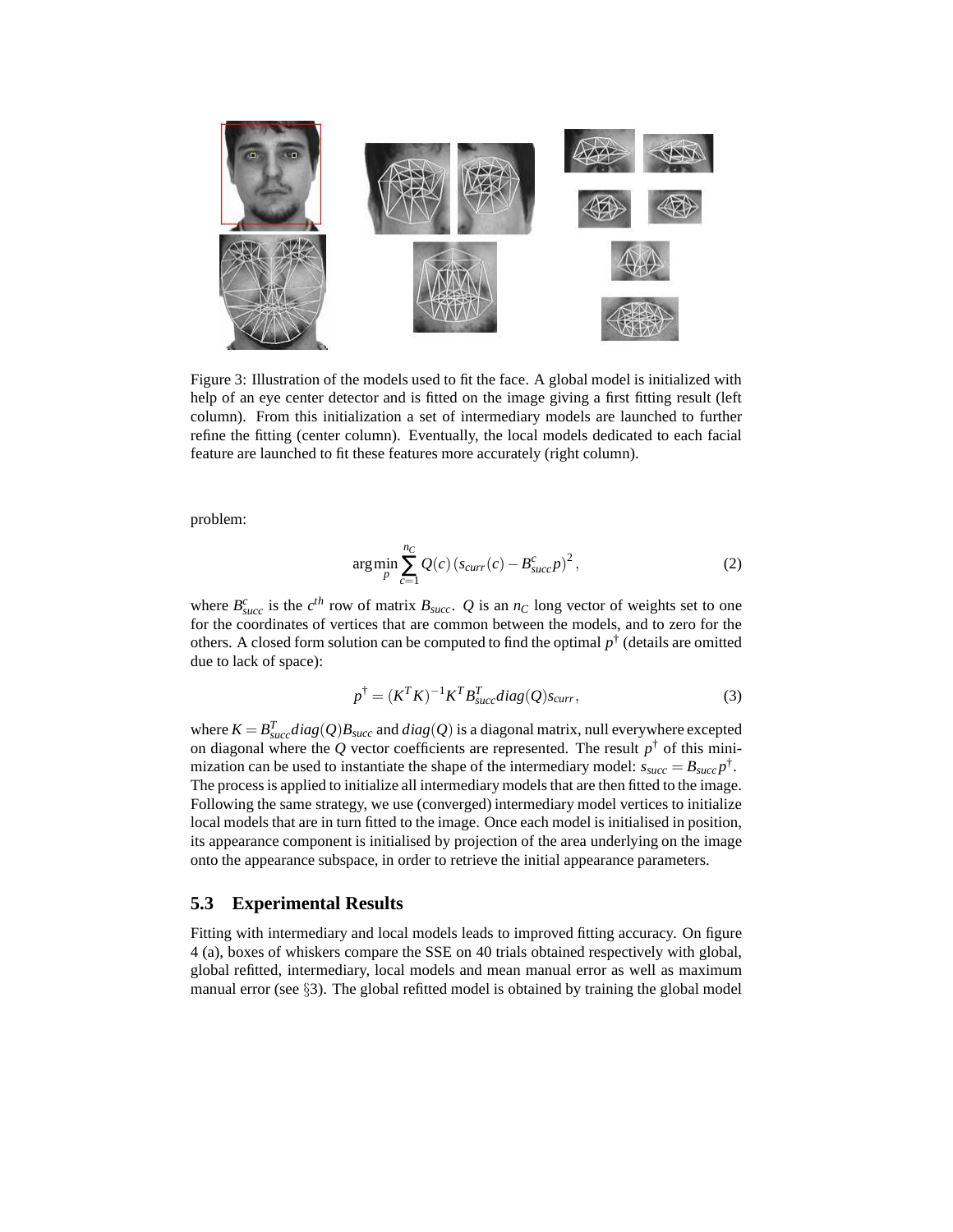onto refitted data: the used face data is learnt by an AAM retaining 99% variance of shape and appearance, and is fitted again on the same faces in order to increase the vertices correspondences among training data. Introduced in [7], this operation seems to improve the fitting results on unseen faces with respect to the results obtained when training the AAM on once-labelled data. Since we use multiply labelled data for training (the mean of 10 labels to define each vertex), their semantical position on the face is high and should naturally improve the correspondence among data.

A leave-one-out procedure is used to train and fit the global, global-refitted, intermediary and local models. Models are built with the shape and appearance variances that maximize their overall accuracy on unseen faces (*e.g.* 60% shape and 100% appearance for the global model). All intermediary models are gathered. The same is done for the local models. The SSE is computed using equation (1) only on vertices that are common between the models. We see the accuracy improvement allowed by intermediary and local models with respect to the global model, and we see that the accuracy is globally comparable to manual label accuracy evaluated with the statistics. The relative improvement obtained from global to local model fitting is 36% on average. The SSE obtained for refitted data is higher than for the global model trained with multiply labelled data. We believe that the higher semantical meaning obtained with label statistics is mainly responsible for the improvement. Indeed, these labels have higher semantical meaning since human labellers attempted several times to accurately set them into a given position on each face. The refitting process will displace once-labelled vertices to maximize their cohesion, but it is improbable that these new positions are semantically the very desired ones (although they might usually be improved). Multiply labelled data then constitute a maximum bound to accuracy, which explains the improved results obtained when we train an AAM with these data.



Figure 4: (a) Comparison between the 40 fitting scores obtained with a global model, a refitted global model, intermediary models, local models, and manual labellings, both maximum and average SSE. Local models often reach a SSE comparable to manual labellings. (b) Example of fitting results on face number 6. The circles represent the ground truth shape vertices (centers of the covariance ellipses), the triangles the vertices of the fitted global model (the SSE equals 2.46), and the stars represent the vertices of the fitted local models (the SSE equals 1.46).